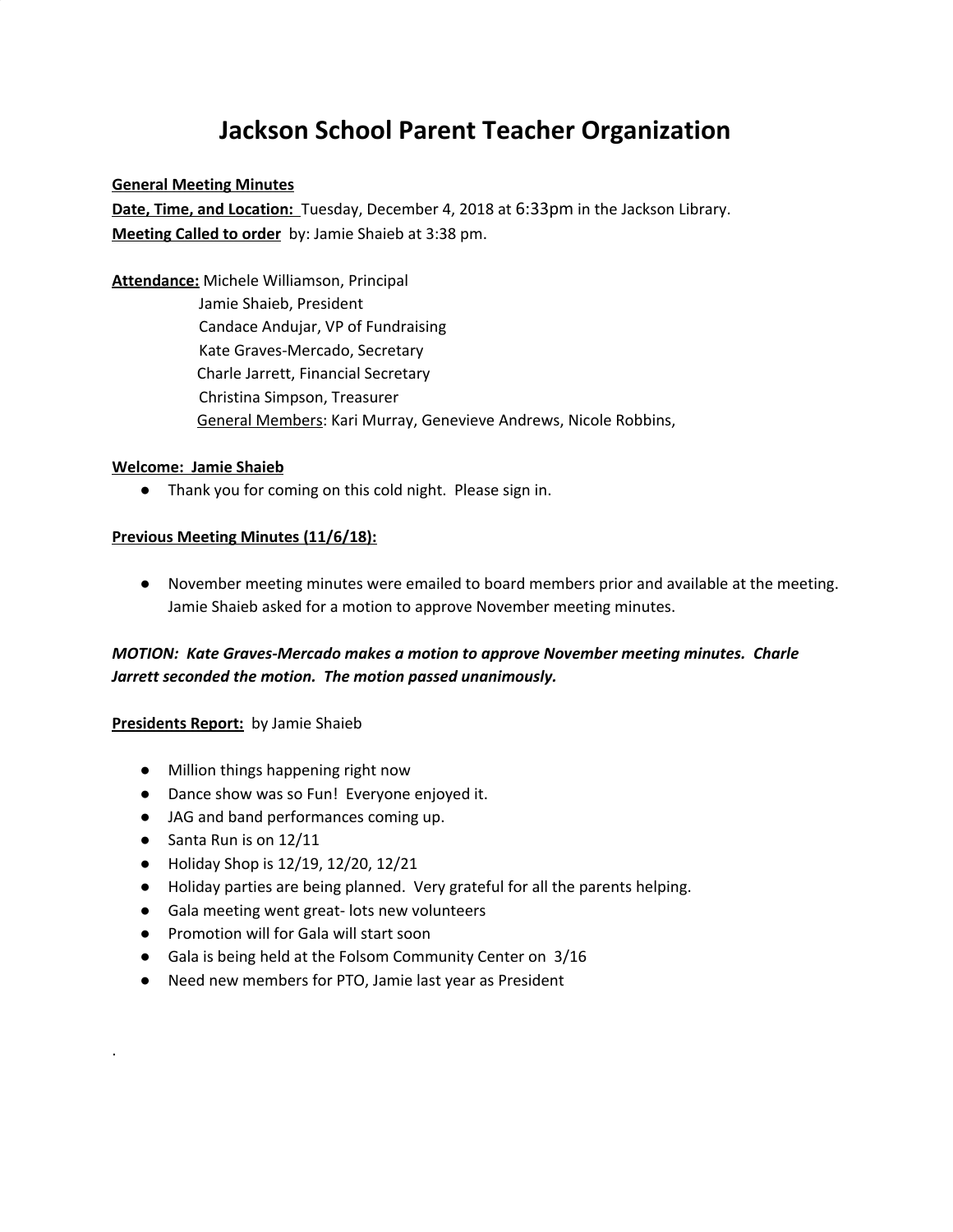# **Financial Report:** by Christina Simpson

- Christina Simpson provided the budget report.
- This month spent 16,118.71
- This included \$6,000 El Dorado Art Council, \$5,000 Music Instruction and \$3,000 Dance Program
- We made \$417 from Chick-Fil-A for Dining 4 Dollars
- Fall Festival Budgeted \$5500.00 actual spent \$5398.92
- One of the PTO debit cards had fraudulent charges. It charges were caught quickly and the issues were resolved. The card was cancelled and reissued.

# **Principal's Report:** by Michele Williamson

- El Dorado Art Council contributed over \$6000 to match our efforts
- A 2nd TK class will begin in January
- Mrs. Williamson mom will teach TK Art classes.. Thank you!
- Second part of our Gala funding is the Art portion which will start in the month of February
- Various artists will be visiting each class 3 times
- JAG performing this week. Mrs. Williamson happy to be a part of this again.
- Choir and Band to perform soon
- Excited for Santa Run and Holiday Shop
- ADA recovery day coming up. Michelle Williamson wants to get people to come January 26, Sat. 8:45am -12pm. Anyone interested has to sign up by calling or filling out form. Wipes out an absence for any student that attends. Serving brunch- no transportation
- Site Council approved Safety Plan
- PBIS (Positive Behavior intervention training) working on signage for campus
- The district will be spaying landscape to help eliminate future growths of the spikey balls growing on trees. 3 big injuries have been caused by stepping on the spikey balls.

### **Committee Reports:**

### Community: by Kari Murray

- Santa Run needs 6 baking spots for baked goods turn in that night to Santa Run
- Michele Williamson offers to bring 2 dozen
- Sign up genius for donations needed for Santa Run
- Starbucks provided hot water this year
- Jackson will be the first stop of the Santa Run

Box Tops: by Jamie Shaieb for Danielle Dalton

- Mrs. Polland's class won November
- Hot Cocoa party tomorrow